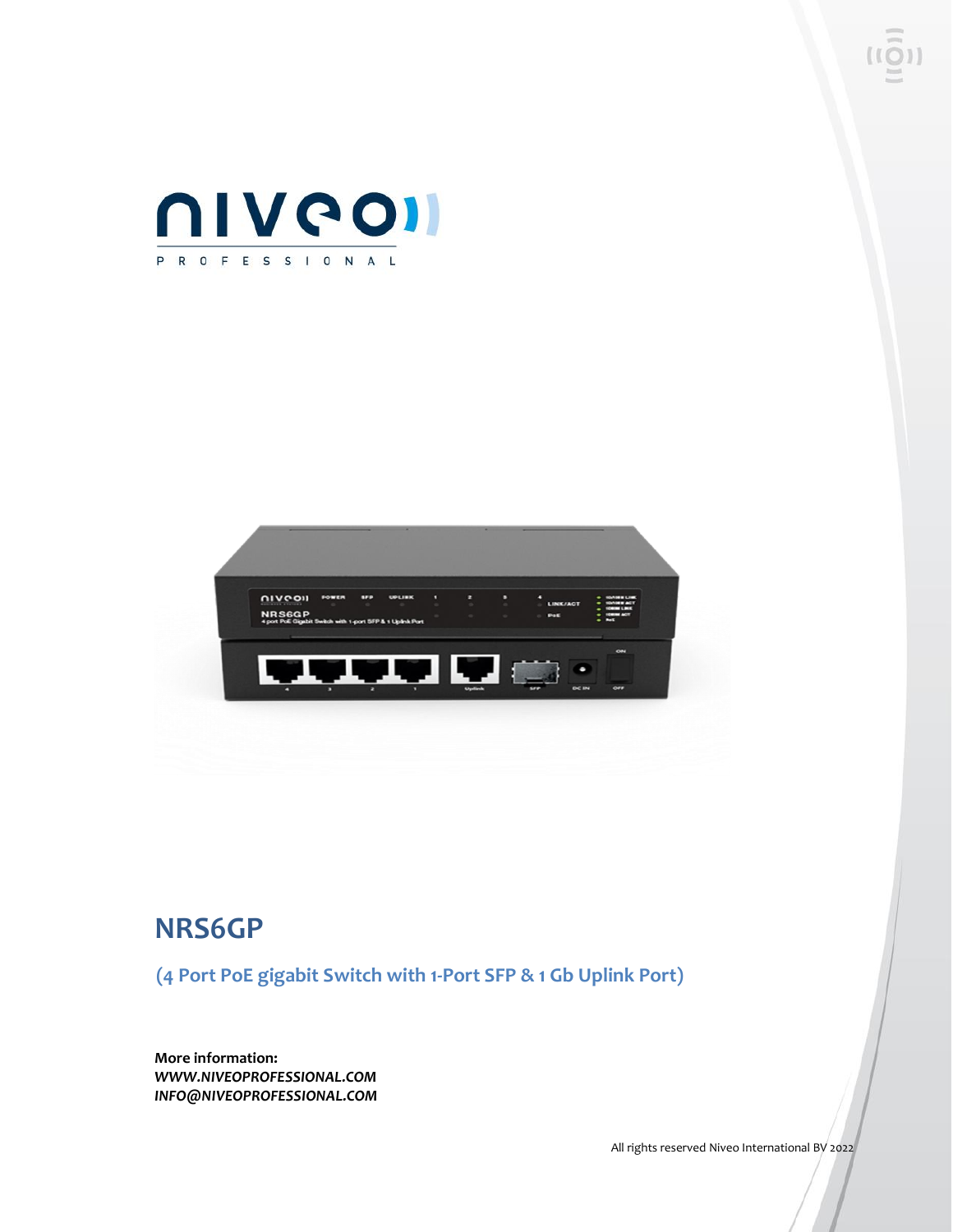## **Product Specification**

The NRS6GP provides 5 Gigabit ports combined with a 1 SFP port, making it the ideal device for small commercial and residential integrations. Offering PoE+ for powering a wide array of devices, the rock solid fanless design is built to last in every modern installation.

## **Technical Specifications**

| <b>Model No.</b>           | NRS6GP                                                             |
|----------------------------|--------------------------------------------------------------------|
|                            | 1*10/100/1000Mbps RJ-45 port                                       |
| I/O ports                  | 4*10/100/1000Mbps PoE +RJ-45 ports                                 |
|                            | 1* SFP port                                                        |
|                            | IEEE 802.3 10Base T Ethernet                                       |
|                            | IEEE 802.3u 100Base TX(Fast Ethernet)                              |
|                            | IEEE 802.3ab 1000Base T(Gigabit Ethernet)                          |
| <b>Standard</b>            | IEEE 802.3z 1000base SX LX                                         |
|                            | IEEE 802.3x Flow control                                           |
|                            | <b>IEEE 802.3af Power over Ethernet/PSE</b>                        |
|                            | <b>IEEE 802.3at Power over Ethernet Plus/PSE</b>                   |
| <b>LED Define</b>          | <b>PWR</b>                                                         |
|                            | Green: Power is on<br>$\bullet$                                    |
|                            | Not illuminated: Power is off                                      |
|                            | <b>LAN/Uplink port</b>                                             |
|                            | Green(Solid): indicate the port isoperating at 1000<br><b>Mbps</b> |
|                            | Green(Blinking): indicate the activity is occurring                |
|                            | Orange(Solid): indicate the port is operating at                   |
|                            | 10/100 Mbps                                                        |
|                            | Orange(Blinking): indicate the activity is occurring               |
|                            | PoE interfaces                                                     |
|                            | Orange: PoE in Use                                                 |
|                            | <b>SFP</b> interfaces                                              |
|                            | Green: SFP is linking                                              |
| <b>MAC</b> table           | 2K                                                                 |
| <b>Buffer Memory</b>       | <b>128KB</b>                                                       |
| <b>PoE Budget</b>          | 65W                                                                |
| <b>Jumbo Frame</b>         | 9k bytes                                                           |
| <b>Switching</b><br>Fabric | 12Gbps                                                             |
|                            |                                                                    |
| <b>Power Input</b>         | External UL certified power supply: 100-240VAC, 50/60Hz            |
|                            | 55v DC, 1.3A                                                       |